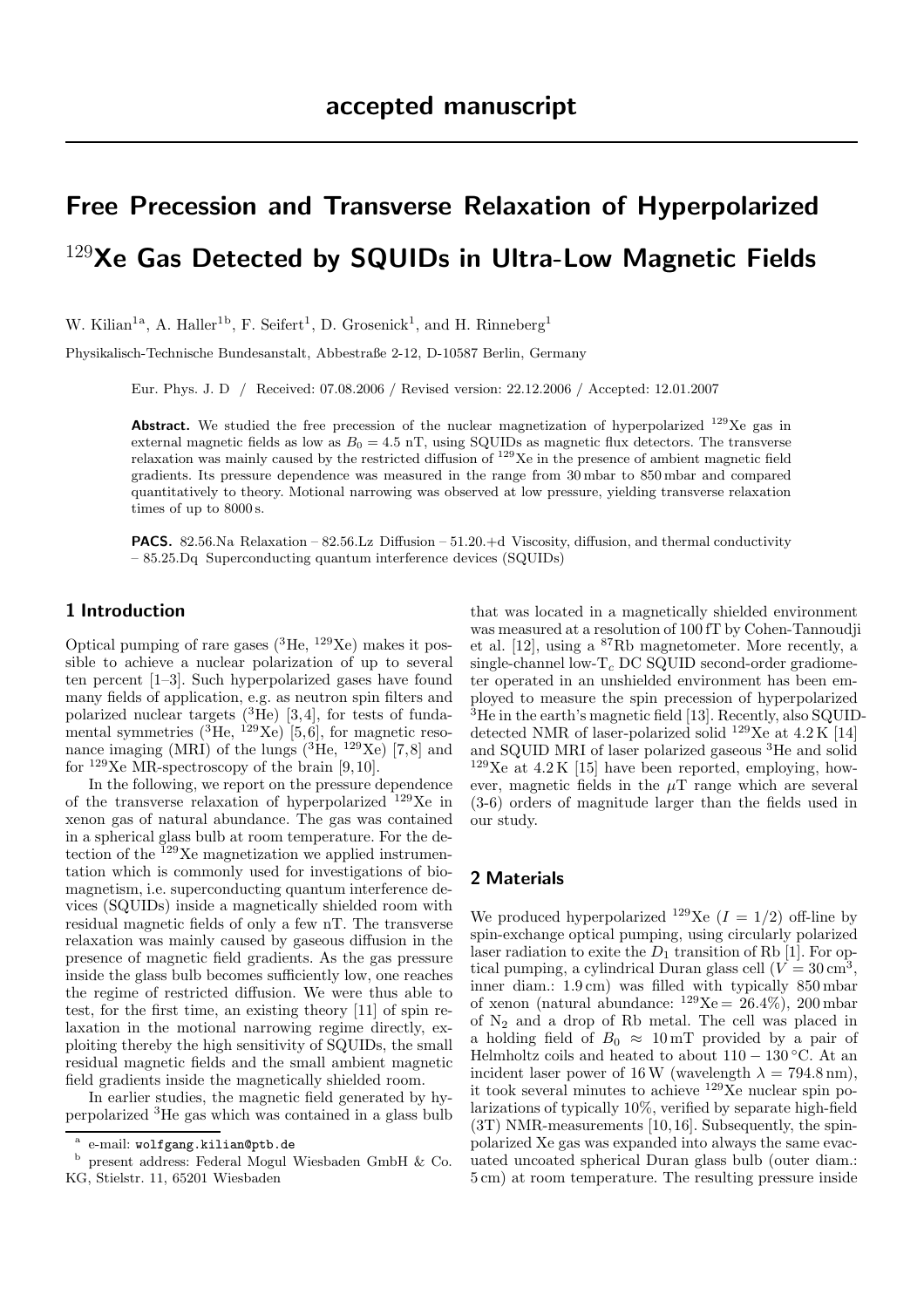this glass bulb was adjusted by further expansion into additional evacuted glass bulbs (5 cm or 2 cm outer diam.) or by adding the corresponding unpolarized  $Xe/N_2$  mixture. The exact gas pressure within the dedicated glass bulb was deduced directly after each SQUID measurement by expanding the gas into a calibrated vacuum system with a pressure gauge.

The free precession of the <sup>129</sup>Xe magnetization in low magnetic fields was recorded inside a magnetically shielded room (BMSR [17],  $2.2 \text{ m} \times 2.2 \text{ m} \times 2.3 \text{ m}$ , shielding factor  $\geq$  10000), using a vertical ( $z<sub>L</sub>$ -direction) one-channel low- $\sqrt{S_B}$  = 4.5 fT/ $\sqrt{Hz}$  (sampling rate 50 Hz), given by the Tc DC SQUID gradiometer with a white noise level of square root of the noise power spectral density  $S_B$  [18].

When entering the BMSR, the strength of the ambient magnetic field drops within 0.5 m from about  $50 \mu$ T (earth's field) to tens of nT. On entering the BMSR, the bulb was carried at a velocity of  $> 1 \,\mathrm{m/s}$ , which turned out to be sufficiently fast for the <sup>129</sup>Xe nuclear magnetization to maintain its initial orientation in space and not to follow the changing direction of the local ambient field adiabatically. In this way the free precession of the nuclear magnetization around the ambient magnetic field inside the BMSR was initiated. The bulb was placed directly beneath the liquid helium dewar which contained the SQUID detectors. Inside the BMSR, the residual magnetic field was about 5 nT and oriented almost vertically, known from measurements using a three-axes fluxgate (Bartington, Oxford, GB). Residual magnetization present in the  $\mu$ -metal sheets of the walls of the BMSR after demagnetization contributes significantly to the residual magnetic field inside the BMSR and, therefore, its variation along various directions, e.g. along the  $x_{\text{L-}}$ ,  $y_{\text{L-}}$  and  $z_{\text{L-}}$  axes of the laboratory coordinate system, are generally different. A pair of Helmholtz coils (diameter: 1 m) allowed the application of additional magnetic fields of some tens of nT along the  $y_L$ -direction of the laboratory coordinate system, the origin of which was taken in the following to be at the center of the glass bulb (s. Fig. 1).

#### 3 Results

In Fig. 2 we show the output signal of the one-channel SQUID gradiometer versus the observation time  $t$ , induced by the oscillating vertical component  $\tilde{B}_{z_L}$  of the magnetic field produced by the precessing <sup>129</sup>Xe magnetization. The data were recorded at a total pressure of  $p = (162 \pm$ 9) mbar ((130 $\pm$ 7) mbar Xe, (32 $\pm$ 2) mbar N<sub>2</sub>) without an additional external magnetic field applied. The raw data were high-pass filtered (cut-off frequency  $f_{co} = 0.02 \text{ Hz}$ ) in order to remove any drifts and electronic offset, and fitted to the expression  $\tilde{B}_{z_L}(t) = A \exp(-t/T_2) \sin(\omega t + \phi)$ to deduce the Larmor frequency  $\omega = \gamma B_0$  and the transverse relaxation time  $T_2$ . Initial estimates for both parameters were deduced from Fourier-transformed high-pass filtered data. The component  $M_{\perp}$  of the nuclear magnetization  $M$  perpendicular to and precessing around the ambient magnetic field  $B_0 = 1/V \int B(r) dV$ , averaged over the volume V of the glass bulb, caused the observed



Fig. 1. Schematics of the experimental arrangement inside the BMSR, illustrating the precession of the  $129Xe$  magnetization M with components parallel  $(M_{\parallel})$  and perpendicular  $(M_{\perp})$ to the ambient magnetic field  $B_0$ , tilted by  $\theta_B$  from the vertical direction  $(z_L)$ ; the angle  $\theta_B$  is exaggerated for clarity; the horizontal axes  $x_L$ ,  $y_L$  of the laboratory coordinate system were oriented perpendicularly to the walls of the BMSR; the distance between the plane of the lowest SQUID detector of the gradiometer and the outer surface of the bottom of the Dewar ('cold-warm distance') was 8 mm, the sample-detector distance amounted to 3.5 cm.

variation of the output voltage. From the data shown in Fig. 2 we deduced  $\nu = \omega/2\pi = (55.340 \pm 0.001)$  mHz and  $T_2 = (2330 \pm 10)$  s, which corresponds to a Larmor precession period of  $(18.070 \pm 0.003)$  s and an average ambient magnetic field strength  $B_0 = (4.6660 \pm 0.0001) \,\text{nT}$ . No drift in the Larmor precession frequency  $\omega$  during the measurement time was revealed by the fit of the expression for  $\tilde{B}_{z_L}$  to the measured data (s. Fig. 2) despite their high signal to noise ratio of typically 400:1 ( $\approx 10 \,\mathrm{pT}$  signal amplitude and  $\approx 25$  fT noise level using 25 Hz bandwidth). A longitudinal relaxation of the magnetization, resulting in slow drifts of the SQUID signal integrated over the precession period, could not be measured in this way. Assuming a <sup>129</sup>Xe polarization of 0.1, a distance of  $3.5 \text{ cm}$ between the SQUID detector and the center of the spherical bulb (s. Fig. 1) filled with 200 mbar of Xe (natural abundance), M to be oriented vertically, and  $B_0$  pointing along the  $x<sub>L</sub>$ -axis, the maximum dipolar field attainable at the detector is calculated to be about 150 pT. The smaller field amplitudes observed  $(\leq 20 \,\mathrm{pT})$  are explained by an angle of less than  $90°$  between  $B_0$  and  $M$ , and by  $B_0$  not being oriented horizontally. Also, a somewhat lower polarization due to the longitudinal relaxation during transport of the glass bulb from the laser laboratory to the magnetically shielded room may explain the lower signals observed. Since we used a spherical glass bulb, the demagnetization field  $B_{de} = -\mu_0 M/3$  did not exert a torque on the nuclear magnetization itself and hence did not contribute to the Larmor precession frequency.

We recorded the free spin precession of <sup>129</sup>Xe at total pressures ranging from 30 mbar up to 850 mbar at two average field strengths,  $B_0 \approx 4.5 \,\text{nT}$  (ambient magnetic field) and  $B_0 \approx 15 \,\mathrm{nT}$ , applying an additional horizontally orientated magnetic field by means of the Helmholtz coils.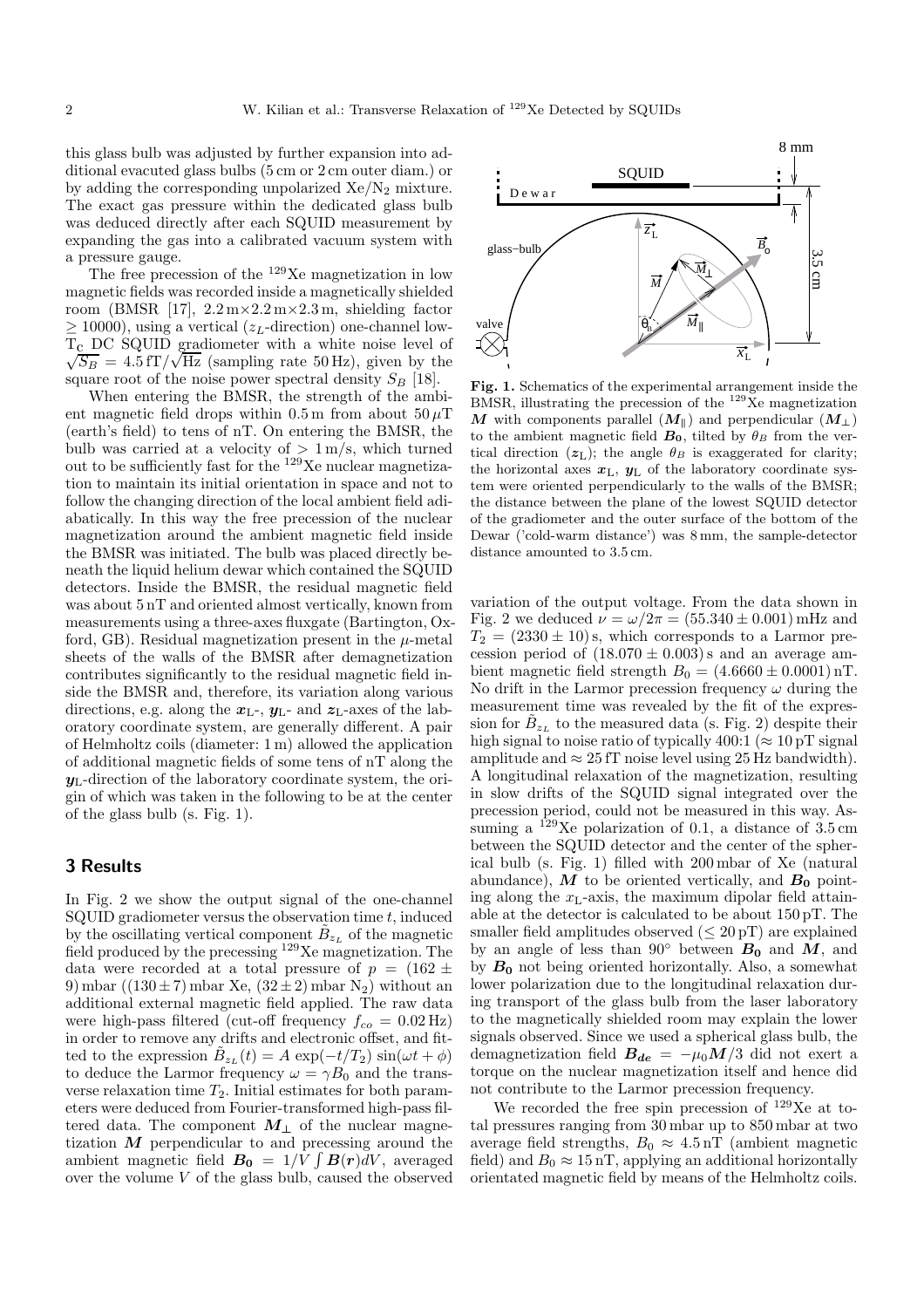

Fig. 2. Free precession of the  $^{129}Xe$  magnetization (gas pressure  $p = (162 \pm 9)$  mbar) measured with the SQUIDgradiometer. The insert shows the signal observed over an extended period of time. From the fitting procedure (see text) one obtains for the prcession frequency  $\nu = (55.340 \pm 0.001) \text{ mHz}$  $\left(\rightarrow B_0 = (4.6660 \pm 0.0001) \,\text{nT}\right)$  and a transverse relaxation time of  $T_2 = (2330 \pm 10)$  s.

For each measurement the data acqusition times were in the range of half an hour to one hour, typically, depending on the signal lifetime. Fig. 3 displays the pressure dependence of the transverse relaxation rate  $1/T_2$ . As can be seen, at the lower field strength,  $1/T_2$  initially increases linearly with pressure and then levels off at pressures exceeding 200 mbar. Generally, lower relaxation rates were measured with the additional magnetic field applied, and relaxation times  $T_2$  up to  $(8100\pm400)$  s  $(p = (60\pm9)$  mbar) were observed.

In the following, we show that the observed relaxation can be understood as due to restricted diffusion of xenon atoms in the presence of ambient static magnetic field gradients. In order to estimate such gradients, we simultaneously recorded the spin precession originating from two adjacent glass bulbs, each containing the same hyperpolarized gas mixture. The bulbs were placed beneath the dewar, with their centers 8 cm apart from each other and their symmetry axis pointing along either the (horizontal)  $x_{\text{L}}$ - or the  $y_{\text{L}}$ -axis. Fig. 4 shows the beating pattern obtained along the  $y_L$ -axis with no additional magnetic field applied. From the difference  $\Delta \nu = (0.011 \pm 0.001)$  Hz between the Larmor frequencies, an ambient magnetic field gradient of  $\Delta B_0/8$  cm = (0.12 ± 0.01) nT/cm is deduced. Generally, the magnetic field gradients along the  $x_{\text{L}}$ - and  $y_L$ -axis ranged between  $0.01 \text{nT/cm}$  and  $0.2 \text{nT/cm}$  with or without additional magnetic field applied. Similar variations of the residual magnetic field inside the BMSR have previously been deduced from fluxgate measurements [17]. As discussed above, residual magnetic field gradients are generally different along the  $x_L$ - and  $y_L$ -axes despite the quadratic cross section of the BMSR because of contributions from the residual magnetic flux in the  $\mu$ -metal sheets of the walls after demagnetization. In contrast, a dipoledipole interaction between the <sup>129</sup>Xe magnetizations in both glass bulbs cannot explain the magnitude of the difference between the Larmor frequencies. Assuming, as above,  $P_{Xe} = 0.1$ ,  $p_{Xe} = 200$  mbar and a distance of 8 cm



Fig. 3. Pressure dependence of the transverse relaxation rate (1/T<sub>2</sub>) of Xe/N<sub>2</sub> gas mixtures ( $p_{Xe}$  :  $p_{N_2} \approx 4$  : 1) at  $B_0 \approx 4.5 \,\mathrm{nT}$  ( $\circ$ ) and  $B_0 \approx 15 \,\mathrm{nT}$  ( $\times$ ) and fits (solid lines) of Eq. (1) to experimental data. The dashed line represents the fit  $(B_0 \approx 15 \,\mathrm{nT})$  omitting the data points exceeding 400 mbar (see text). Eq. (1) was augmented by the constant background rate  $1/T_{2b} = 0.07 \times 10^{-3} \text{ s}^{-1}$ .

between the centers of the spheres, the maximum dipolar interaction can be estimated to be  $\Delta v_{\text{dipole}} = 0.08 \text{ mHz}$ , about one to two orders of magnitude smaller than the observed beating. Such a small difference in the precession frequencies would not have been resolved in our measurements.

#### 4 Comparison to theory

A theoretical treatment of the nuclear spin relaxation of rare gases due to magnetic field inhomogeneities at low magnetic fields and low pressures was reported by Cates et al. [11], taking restricted diffusion and the influence of the local magnetic field  $B(r) = B_0 + B_1(r)$  into account, but neglecting collisional relaxation within the gas and relaxation at the walls of the spherical cell of radius R. The deviation  $B_1(r)$  of the local field from the average homogeneous field  $B_0$  was approximated by the linear gradient fields  $B_1(r) = r \cdot \nabla B_1$ , with  $\nabla B_1$  being a traceless, symmetric second-rank tensor, taken to be independent of position. For the transverse relaxation rate, Cates et al. obtained

$$
\frac{1}{T_2} = \frac{8R^4\gamma^2 |\nabla B_{1z}|^2}{175 D} + D \frac{|\nabla B_{1x}|^2 + |\nabla B_{1y}|^2}{B_0^2} \times \sum_n \frac{1}{[x_{1n}^2 - 2] \left[1 + x_{1n}^4 (\gamma B_0 R^2/D)^{-2}\right]},
$$
(1)

where  $D$  is the diffusion coefficient of the rare gas. In Eq. (1) the components of  $B_1$  refer to a coordinate system with its z-axis pointing along the average field  $B_0$ . The first term represents the usual secular broadening and is proportional to the pressure  $p$ , since at constant temperature  $pD(p) = p_0D_0$ , with  $D_0$  being the diffusion coefficient at  $p_0 = 1013$  mbar. The second term corresponds to lifetime broadening, where the sum runs over all zeros  $x_{1n}$   $(n = 1, 2, 3, ...)$  of the derivative  $(d/dx) j_1(x) =$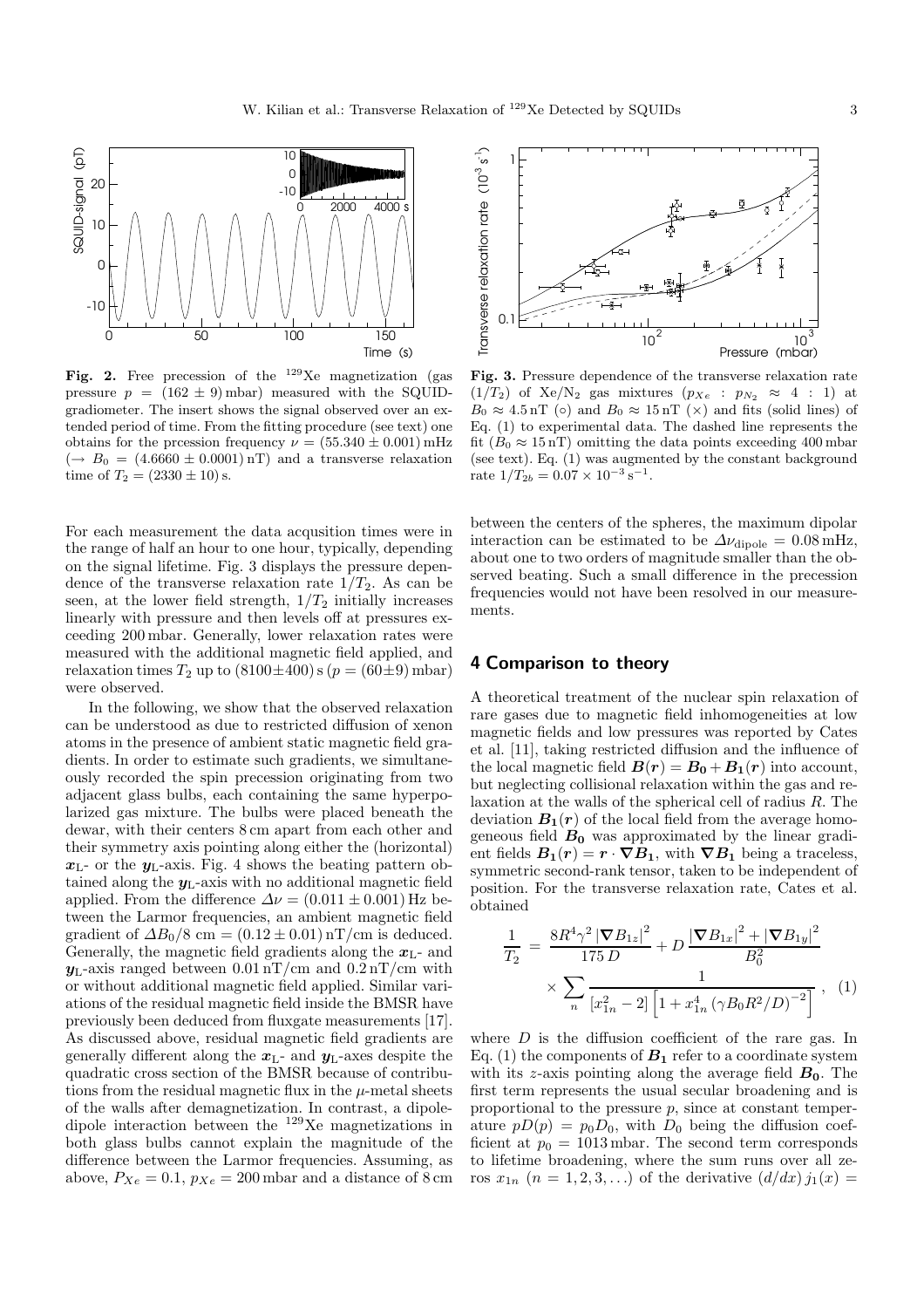

Fig. 4. Beating signals produced by the  $129$ Xe magnetization contained in two adjacent glass bulbs of the same size  $(R = 2.5 \text{ cm})$ , separated by 8 cm and oriented along the  $y_L$ axis. The different precession frequencies reflect the different ambient magnetic fields at both bulbs.

0 of the spherical Bessel function  $j_1(x)$ . We have verified numerically that for our experimental conditions only the first term  $(x_{11} = 2.081576)$  of the sum needs to be taken into account. At sufficiently low pressures, such that  $\tau_D/\tau_L \ll 1$ , the second term of Eq. (1) is also proportional to p, where  $\tau_D = R^2/D$  is the characteristic diffusion time for a spherical cell, defined by Cates et al. [11], and  $\tau_L = (\gamma B_0)^{-1}$  is  $1/(2\pi)$  times the Larmor precession period. In this pressure range, motional narrowing occurs. At higher pressures at which  $\tau_D/\tau_L \gg 1$ , the second term of Eq.  $(1)$  decreases proportional to  $1/p$ . At pressures where  $\tau_D/\tau_L \approx 4$  the second term in Eq. (1) gives its maximum contribution to  $1/T_2$  and sets the transition between the low- and the high-pressure behavior [19]. Furthermore, the perturbation calculation leading to Eq. (1) requires  $\gamma |\mathbf{B}_1| \tau_D \ll 1$  [11].

Cates et al. [19] measured the longitudinal relaxation rate  $1/T_1$  of hyperpolarized <sup>129</sup>Xe at high pressures  $(\tau_D/\tau_L \gg 1)$  and the longitudinal and transverse relaxation rates  $1/T_{1r}$ ,  $1/T_{2r}$  in the rotating coordinate frame at lower pressures, i.e. for  $\tau_D/\tau_R \ll 1$ , where  $\tau_R$  is  $1/2\pi$  times the Rabi precession period. McGregor [20] investigated the gradient dependence of the  $T_2$ -relaxation of hyperpolarized <sup>3</sup>He in the high-pressure regime. To our knowledge, no direct measurements of the transverse relaxation rate  $1/T_2$  of the <sup>129</sup>Xe magnetization under motional narrowing conditions, i.e. in the low-pressure regime, have been available up to now.

The experiments reported in this paper were primarily performed having future applications of spin-polarized noble gases for biomedical measurements in mind. They were not intended to determine the ambient magnetic field gradient tensor from the pressure dependence of the transverse relaxation rate. Nevertheless we have fitted (s. Fig. 3, solid lines) Eq. (1) - augmented by a background rate  $1/T_{2b}$  assumed to be independent of pressure p to our experimental data, with  $|\nabla B_{1z}|^2$  and  $|\nabla B_{1\perp}|^2$  =  $|\nabla B_{1x}|^2 + |\nabla B_{1y}|^2$  being free parameters. The background relaxation rate  $1/T_{2b} = 0.07 \times 10^{-3} \text{ s}^{-1}$  was obtained by extrapolating the low-field data  $(p < 100 \text{ mbar})$  shown in Fig. 3 to  $p = 0$  mbar. The nature of the constant background relaxation rate is not precisely known, probably wall relaxation contributes to this rate. Since not enough information is available to determine wall relaxation any further, we have chosen to make the simplest assumption possible, i.e. that of a pressure independent background rate. Recently, the longitudinal relaxation rate of hyperpolarized <sup>3</sup>He in magnetized glass cells was reported to depend linearly on pressure [21,22]. However, after demagnetization of the spin exchange cells a background longitudinal relaxation rate independent of pressure was observed by Jacob et al. [22], supporting our assumption.

The self-diffusion coefficient  $D_0(Xe-Xe)$  of xenon at room temperature is about  $0.06 \,\mathrm{cm}^2\mathrm{s}^{-1}$  as measured by various methods [23–25]. The diffusion coefficient of xenon for infinite dilution of xenon in nitrogen is given as  $D_0(Xe-N_2) = 0.21 \text{ cm}^2 \text{s}^{-1}$  [26]. Linearly interpolating the inverse of these diffusion coefficients - plotted versus the xenon mole fraction - to the gas mixture used in our experiments  $(80 \, vol.\% \, \text{Xe}, 20 \, vol.\% \, \text{N}_2)$ , we get  $D_0(Xe:N_2 = 4:1) \approx 0.07 \,\mathrm{cm}^2\mathrm{s}^{-1}$  at 293 K. With this input value we obtain  $|\nabla B_{1z}| = (0.07 \pm 0.002) \,\text{nT/cm}$ and  $|\nabla B_{1\perp}| = (0.16 \pm 0.003) \,\text{nT/cm}$   $(B_0 \approx 4.5 \,\text{nT})$ and  $|\nabla B_{1z}| = (0.05 \pm 0.002) \,\text{nT/cm}, |\nabla B_{1\perp}| = (0.14 \pm 0.002) \,\text{nT/cm}$ 0.007) nT/cm  $(B_0 \approx 15 \text{ nT})$  from the fit. These values are well within the range of the gradients estimated from the spin precession of the  $129Xe$  contained in two adjacent spherical bulbs. Since the ambient magnetic field ( $B_0 \approx$ 4.5 nT) was essentially vertically oriented but the sum of the ambient and external magnetic field  $(B_0 \approx 15 \,\text{nT})$  almost horizontally ( $\theta_B = 70^\circ$ ), different gradients  $|\nabla B_{1z}|$ and  $|\nabla B_{1\perp}|$  are to be expected at both field strengths.

For our conditions, the transition between the lowand high-pressure behavior is calculated to occur at  $p \approx$ 150 mbar for the measurements at  $B_0 \approx 4.5 \,\text{nT}$ . This is reflected in our experimental data. Furthermore, at pressures  $p < 100$  mbar,  $1/T_2$  increases linearly with the pressure - as predicted by theory -, and motional narrowing is observed. For pressures  $150 \text{ mbar} \leq p \leq 500 \text{ mbar}$ , the pressure dependence of the first term  $(\propto p)$  and of the second term  $(\propto 1/p)$  of Eq. (1) compensate each other approximately.

Due to the  $1/B_0^2$  dependence of the second term in Eq. (1), lower relaxation rates are recorded at the higher field strength  $(B_0 \approx 15 \,\text{nT})$ . Whilst Eq. (1) quantitatively explains our low-field data, there are some discrepancies between theory (Fig. 3 solid line) and experiment at the higher field strength. For  $B_0 \approx 15 \,\text{nT}$ , theory predicts the transition between the low- and the highpressure behavior to take place at  $p \approx 50$  mbar just below the lowest pressure at which relaxation was measured at the higher field strength. In addition this transition is more difficult to observe since the measured relaxation rates are close the background rate  $1/T_{2b}$ . As mentioned above, Eq. (1) requires  $\gamma |\mathbf{B_1}| \tau_D \ll 1$ . Taking  $|\nabla B_{1\perp}| \approx 0.15 \,\mathrm{nT/cm}$ , we estimate the pressure at which  $\gamma R |\nabla B_{1\perp}| \tau_D \approx 1$  to be  $p \approx 460$  mbar. Hence, for pressures exceeding 400 mbar, Eq. (1) might not be strictly valid. The two data points shown in Fig. 3 taken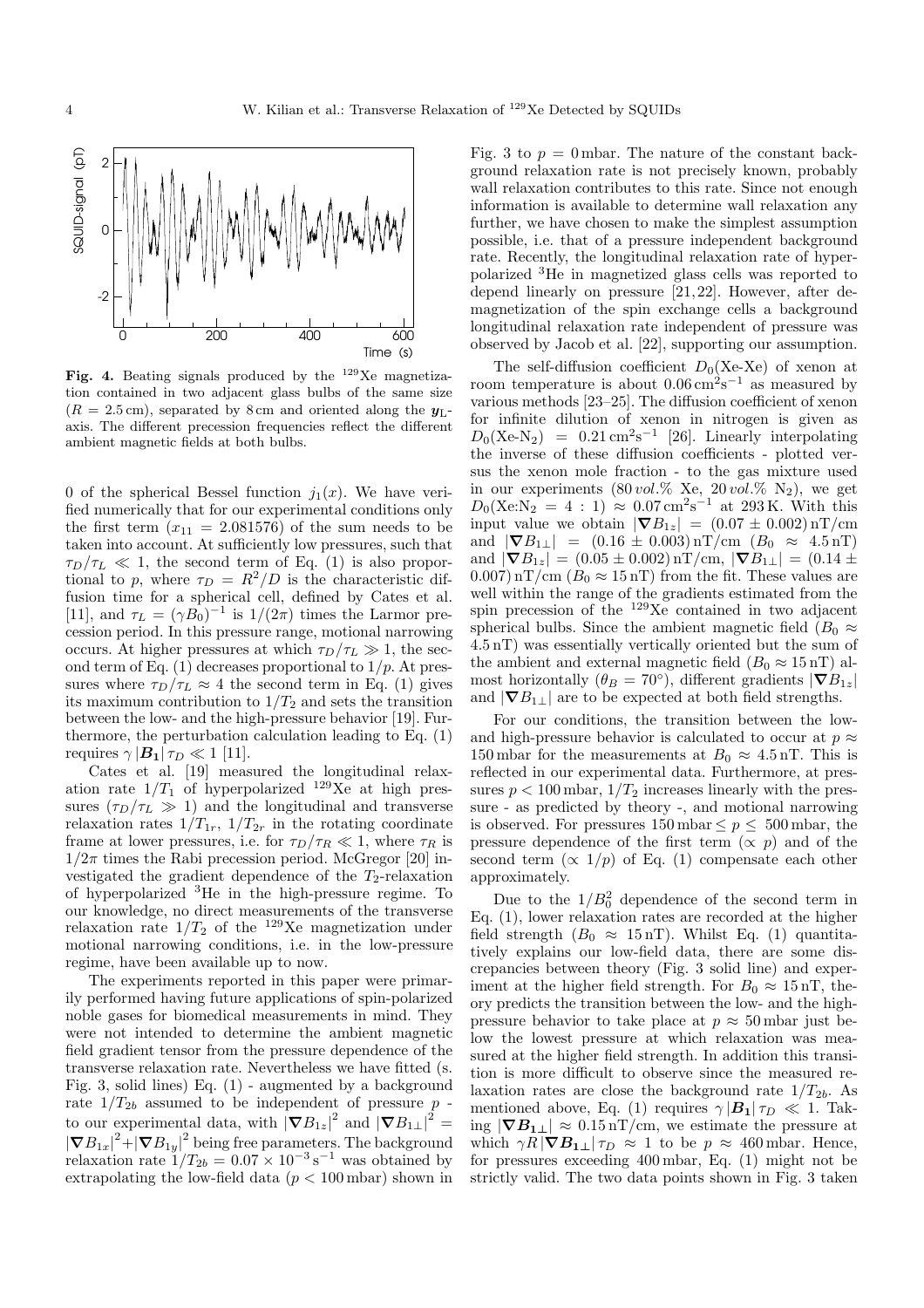at  $B_0 \approx 15 \,\mathrm{nT}$  and exceeding this pressure might indicate the breakdown of first order perturbation theory or represent outliers. On the other hand, at the lower field strength  $(B_0 \approx 4.5 \,\text{nT})$  no discrepancies are observed in this pressure range (s. Fig. 3). Restricting the highfield fit to data points measured below  $p = 400$  mbar we obtain a considerably improved description of the measured relaxation rates (Fig. 3 dashed line), yet with resulting field gradients ( $|\nabla B_{1z}| = (0.06 \pm 0.002) \,\text{nT/cm}$ ,  $|\nabla B_{1\perp}| = (0.12 \pm 0.01) \,\text{nT/cm}$  being very similar to the ones mentioned above.

Furthermore, the relaxation due to the secular contribution to  $1/T_2$  (first term in Eq. (1)), which is proportional to pressure p, cannot rise ad infinitum. At some point diffusion will be so slow that it no longer will contribute to relaxation. From that point on any further increase of pressure will no longer change the relaxation rate. Without relying on first-order perturbation theory, the pressure range at which the secular contribution begins to saturate was estimated from Monte Carlo (MC) calculations. Numerical simulations were carried out for various pressures up to 10 bar, taking the experimental conditions into account and neglecting lifetime broadening as well as collisional and wall relaxation. To this end we followed the diffusion of a nuclear spin-polarized <sup>129</sup>Xe atom placed at random within the glass cell at  $r_0$  =  $r(t = 0)$ , and, every  $\Delta t = 10$  ms, sampled the change  $\Delta \varphi = \gamma \Delta t (B_0 + \nabla B_{1z} \Delta r)$  in phase angle  $\varphi$  of its magnetic moment perpendicular to the homogeneous average field  $B_0$  ( $B_0 = 15 \text{ nT}$ ), as the atom moves from position  $r(t)$  to position  $r(t + \Delta t) = r + \Delta r$ . The time increment  $\Delta t = 10$  ms was chosen sufficiently small to result in small phase changes, e.g. at  $B_0 = 15 \,\text{nT}$ ,  $|\nabla B_{1z}| = 0.15 \,\text{nT/cm}$ and  $\Delta z = \sqrt{2D\Delta t} = 0.119$  cm  $(p = 100$  mbar,  $T = 293$  K),  $\Delta\varphi = 0.011$  rad. It should be noted that the time increment  $\Delta t$  is considerably longer than the gas collision time  $\tau_c \approx 3.7$  ns at 100 mbar. Depending on pressure and the value chosen for  $|\nabla B_{1z}|$ , taken to be independent of position, the diffusion of the atom was followed for times  $t$  up to  $1000$  s, i.e. for  $N = 10^5$  steps. This process was repeated for a total of 2000 spin-polarized  $129Xe$  atoms all starting with the same perpendicular component of their magnetic moment taken parallel to the surface normal of the detector. Subsequently for each observation time  $t = N \Delta t$  the total magnetization along the surface normal was calculated, resulting in a free induction decay, from which the secular contribution to the transverse relaxation was inferred (see Fig. 5).

At pressures  $p < 3$  bar, the results of our MC calculations agree well with the first term of Eq. (1) for the gradients  $|\nabla B_{1z}|$  up to  $0.15 \,\mathrm{nT/cm}$  (s. Fig. 5). A saturation of the secular contribution to  $1/T_2$  was observed for pressures exceeding 3 bar, approximately. This implies that the levelling off observed in Fig. 3 cannot be explained solely by the secular term, i.e. by restricted diffusion in the presence of a field gradient  $\nabla B_{1z}$ , but that it reflects the interplay of both terms of Eq. (1).

The collisional relaxation caused by the spin-rotation interaction  $\gamma N I$  between the <sup>129</sup>Xe nuclear spin I and



Fig. 5. Secular contribution to the transverse relaxation rate, calculated for three different gradients  $|\nabla B_{1z}|$  by Monte Carlo simulations (symbols) and by the first term of Eq. (1) (solid lines) assuming  $B_0 = 15 \,\text{nT}$ .

the molecular angular momentum  $N$  during <sup>129</sup>Xe-Xe collisions is important at high pressures, limiting the longitudinal relaxation time to  $T_1 = 56/(\rho/\rho_{ST})$  h [27], where  $\rho/\rho_{ST}$  is the atomic density normalized to its value at  $T_0 = 273.15 \text{ K}$  and  $p_0 = 1013 \text{ mbar}$ . In our case, however, contributions of the collisional relaxation to the transverse relaxation rate can be neglected due to the low atomic densities ( $\rho \leq 0.78/\rho_{ST}$ ) used.

#### 5 Conclusion

The transverse relaxation of hyperpolarized <sup>129</sup>Xe produced off-line, was studied quantitatively at room temperature in ultra-low external magnetic fields  $(B_0 = 4.5 -$ 15 nT). The observed pressure dependence of the transverse relaxation rate confirmed the predictions of an existing theory of spin relaxation in the motional narrowing regime.

The high signal-to-noise ratio in the detection of the oscillating magnetic field produced by the precessing <sup>129</sup>Xe magnetization and the long transverse relaxation times  $T_2$ observed (up to 8000 s) support the idea that hyperpolarized rare gases can indeed be used for several new applications, e.g. for SQUID-NMR, as a tool for nuclear thermometry, or as a highly sensitive absolute magnetometer (reviewed in  $[28]$ ). By employing hyperpolarized <sup>3</sup>He with a self-diffusion coefficient which is more than one order of magnitude larger than that of xenon  $(D_0(\text{He}) \approx 2 \text{ cm}^2/\text{s}$ [29]) at pressures as low as one mbar, and by using glass containers with a very low wall relaxation [21], transverse relaxation times in the range of one day and longer should be attainable.

Furthermore, by using multi-channel SQUID-detectors [30] it may also be possible to perform spatially resolved measurements without having to use switched magnetic field gradients as in MRI measurements. This may open the way to using hyperpolarized rare gases as agents for spatially resolved biomagnetic measurements [31].

We acknowledge the help of A. Schnabel and W. Müller during measurements. Also, we would like to thank L.